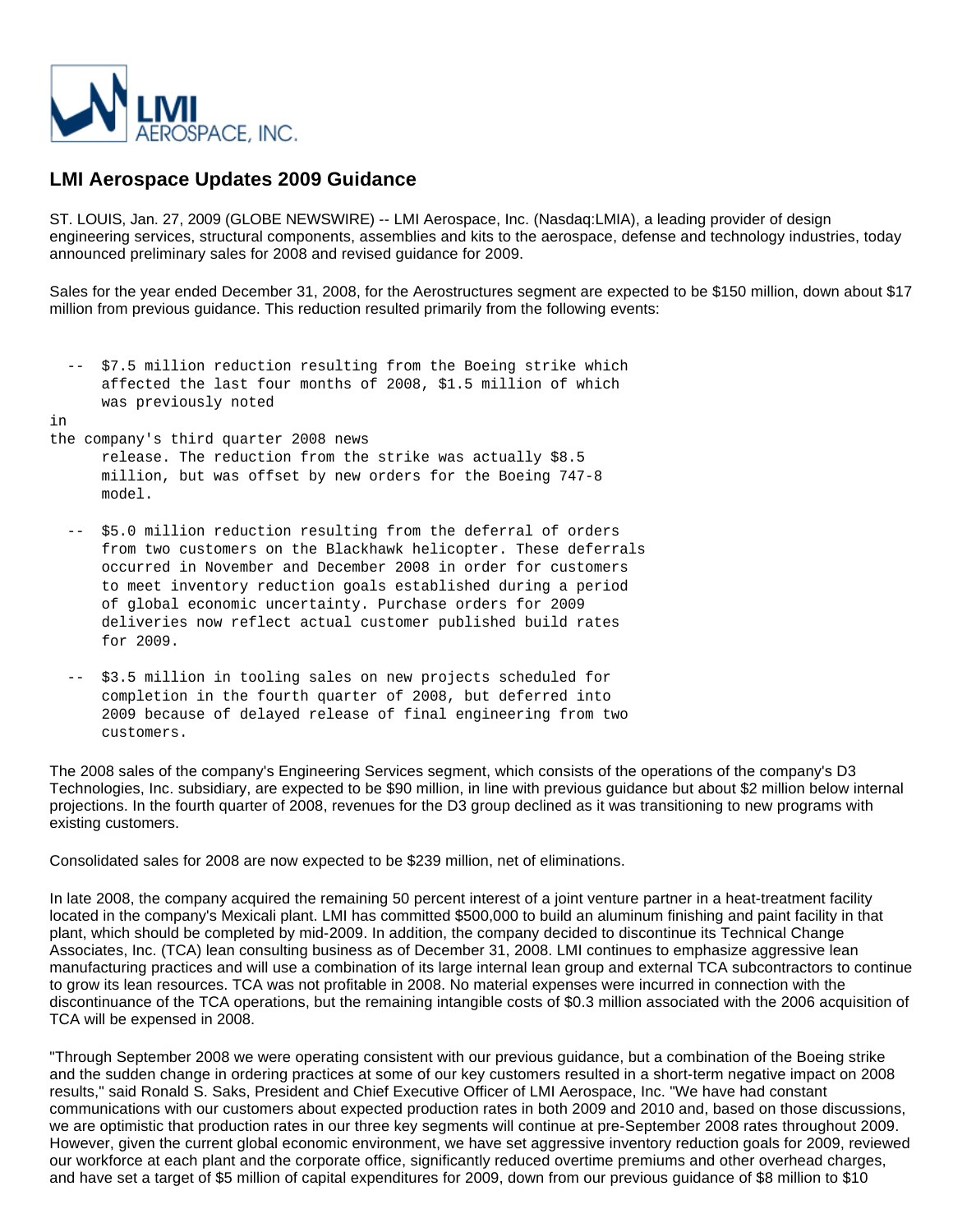million. These actions are designed to protect our margins and increase free cash flow in case production rates decline in coming months."

In 2009, the Aerostructures segment began the year with backlog of \$250 million with approximately \$184 million of that due in 2009. The segment is now expected to generate net sales of \$193 million to \$203 million compared to previous guidance of \$200 million to \$210 million. The reduction in 2009 revenue is primarily due to the following:

- -- \$3 million in revenue related to the discontinuance of the TCA division as of December 31, 2008.
- -- \$4 million in revenue because of a reduction in the number of 767 winglet modification kits and leading edges required by two customers.
- -- \$7 million reduction in demand for machined products, primarily from a customer in the semiconductor industry.

Additionally, LMI expects approximately \$8.0 million of revenue from the recently acquired Integrated Technologies, Inc. (Intec) to partially offset these reductions.

"Our 2009 revenue estimates do not include any new orders or new work statement that may be received during this year," Saks said. "We have increased the shipset value on the Boeing 747-8 model to more than \$1 million and expect to receive added orders on that aircraft, as well as the Blackhawk helicopter and the Gulfstream G650. Our focus on generating new orders is directed at both 2009 and 2010, given the concern that production rates may decline on legacy products, especially in the large commercial aircraft segment. Our emphasis on market diversification should help us, given the high shipset values we currently have on the Boeing 747-8 and 787 models and our emphasis on increasing market share in the military segment."

Gross margin for the Aerostructures segment for 2009 is expected to range from 26.5 percent to 27.5 percent of sales. Including the results of Intec, selling, general and administrative expenses are estimated to be \$26.0 million to \$27.0 million.

The Engineering Services segment currently expects 2009 sales of between \$87 million and \$93 million. This sales range is net of approximately \$1.0 million of sales between the two segments. Gross margins for the segment are now expected to be between 18.5 percent and 19.5 percent. Selling, general and administrative expenses are now expected to be between \$8.0 million and \$8.5 million, including non-cash restricted stock expense of \$1.2 million and expense from amortization of intangibles of \$1.2 million. The reduction in both gross profit and selling, general, and administrative expenses is due to a reclassification of approximately \$1.0 million between the two categories.

On a consolidated basis, LMI expects 2009 net sales to range between \$280 million and \$296 million compared to \$289 million to \$304 million as earlier announced. Gross margin guidance is estimated at approximately 24 percent to 25 percent and selling, general and administrative expenses between \$34.0 million and \$35.5 million. Planned reductions in inventory and capital expenditures, combined with lower interest rates, should result in interest expense for LMI of \$1.2 million to \$1.3 million, including interest expense related to the Intec acquisition. The effective income tax rate is expected to be approximately 36.5 percent.

"External influences in the fourth quarter of 2008 caused us to miss our targets, but 2008 was a record year for LMI," Saks said. "We look forward with cautious optimism to 2009 and 2010, given our market diversification and the new work we expect to win as 2009 production rates stabilize at our key customers and new development programs continue. Our Engineering Services segment has work on several new programs as well as derivatives of legacy models; and our Aerostructures division has been presented with numerous opportunities for new work on legacy programs as well as aircraft models being developed."

"We will use the next two years to develop our design build capabilities to provide even more protection against any future production rate declines we are not presently forecasting," said Saks. "Our purchase of Intec this month, together with the continuing pursuit of a company with larger composite manufacturing capability, may enhance our prospects for developing meaningful design build projects."

A conference call to discuss guidance will be held on Wednesday, January 28, 2009, at 9:00 a.m. CST. To participate in the conference call, dial (800) 776-0816 approximately five minutes before the scheduled time of the call. The conference call will be hosted by Ronald S. Saks, President and CEO; Lawrence E. Dickinson, Chief Financial Officer; and Ryan Bogan, President of D3 Technologies.

A live web cast of the conference call can be accessed on the LMI website by going to http://ir.lmiaerospace.com/events.cfm and clicking on the appropriate link. A recording of the call will be available on the LMI website upon completion of the call.